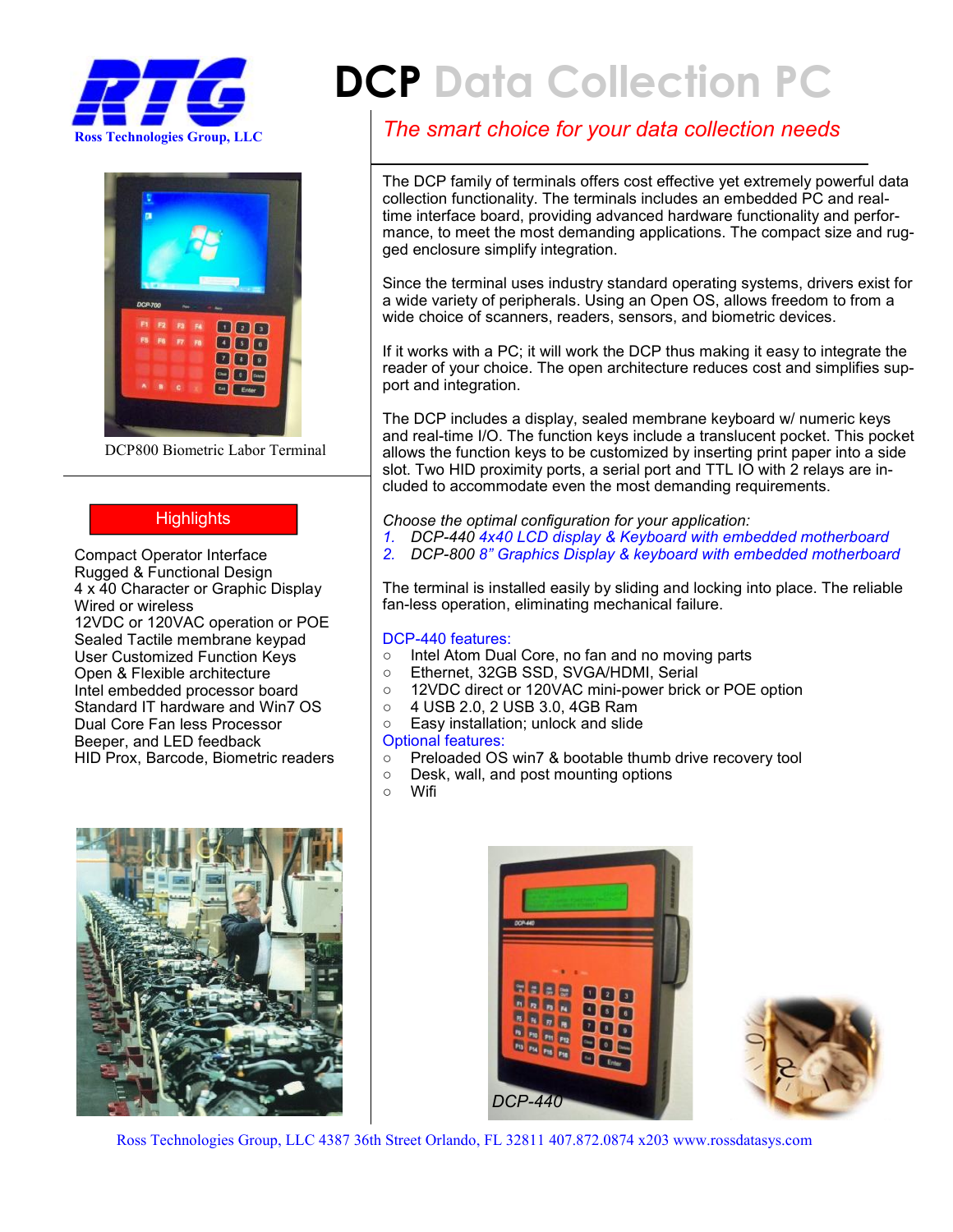## **Data Collection Computer Options**

DCP-440 with advanced features, ready to tackle the toughest application requirements



### **Bootable USB Recover Tools**

If the OS becomes corrupted or want to restore for any reason, we offer a simple and fast method to get the DCP back online. Working together we can create a bootable image that contains the OS, drivers and application software. Once the "Golden image" is created, we can use the bootable USB drive to restore the image in as little as a few minutes.



Proximity & Biometric Finger reader sensors <br>Digital I/O and 2) 5A Dry Contact Relays



4 Analog inputs for general purpose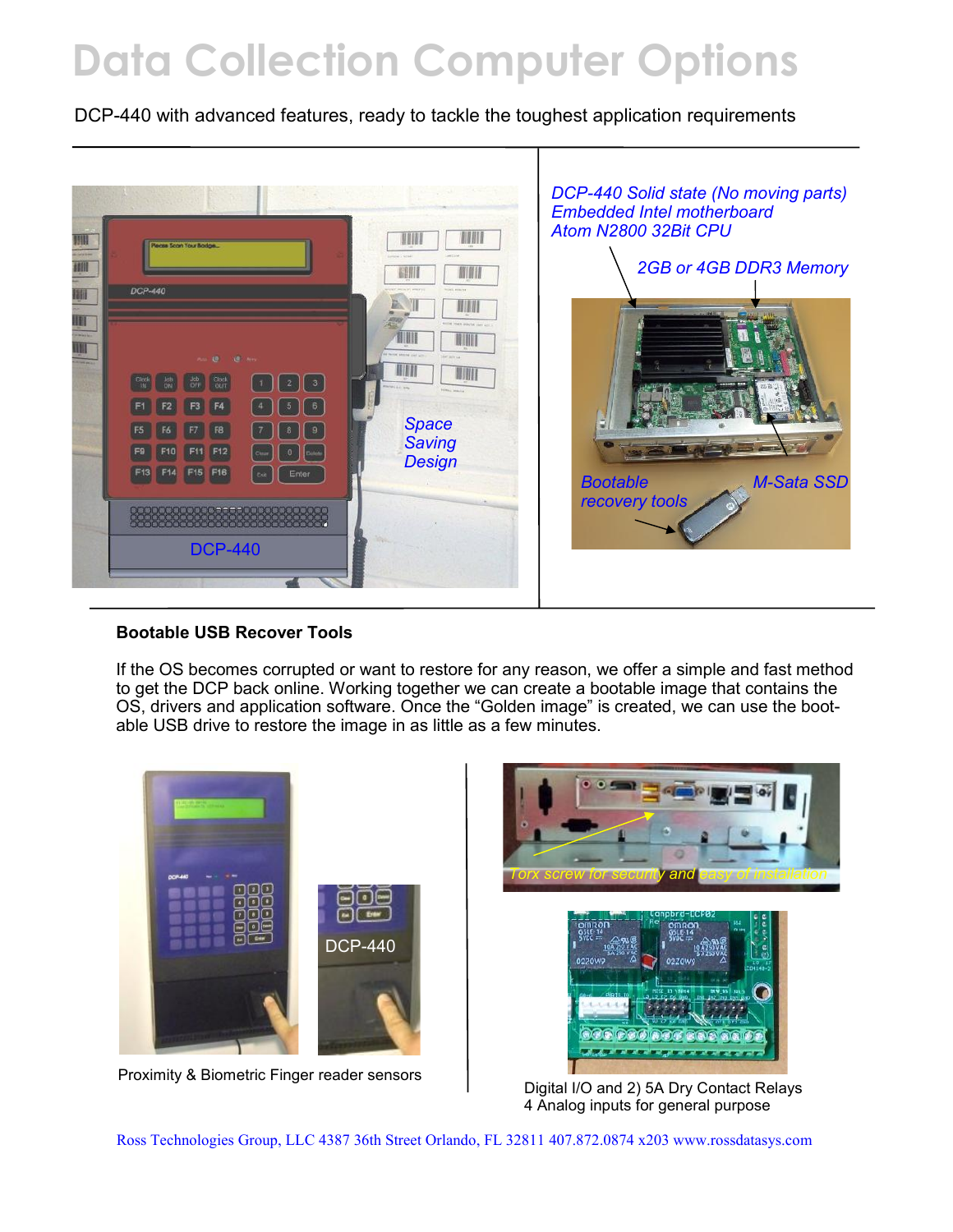# **DCP Features & Options**

## Choosing the right hardware:



*DCP-440 supports a wide choice of peripherals:*

- *Barcode readers, HID readers,*
- *Biometric finger readers, optional touch*



**Model DCP440 with 4x40 LCD and HID reader** *34 key membrane keypad, 4 USB ports, Ethernet, VGA, HDMI, and Audio jack*



*DCP-440 consumes less than 65Watts of power and operates Fan-less with solid state electronics and no moving parts*



Ross Technologies Group, LLC 4387 36th Street Orlando, FL 32811 407.872.0874 x203 www.rossdatasys.com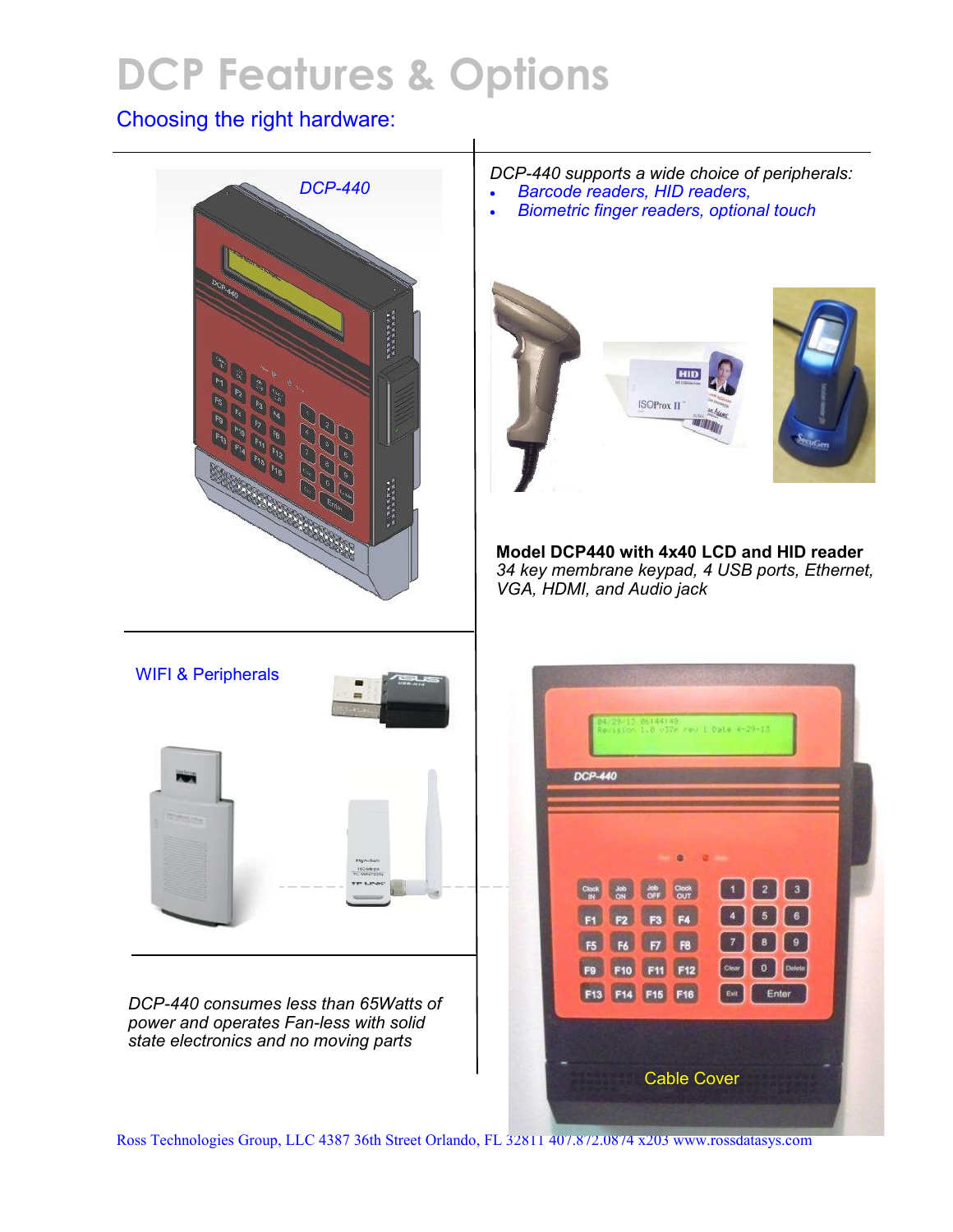## **DCP Features & Options**

## Wall Mounting and Power Options



*POE 60W DC Splitter POE 60W DC Injector*

**60W Passive Power over Ethernet Adapter Lowest Cost Ultra PoE Power Injector** 



The DCP440 can be powered using the included AC/ DC adapter or using POE (power over Ethernet) injector/splitter adapters. The central POE60W-INJ can be powered off a UPS to provide uninterrupted service



The AC to 12VDC Power Adapter can be tie-wrapped to the optional wall bracket or mounted inside the wall.